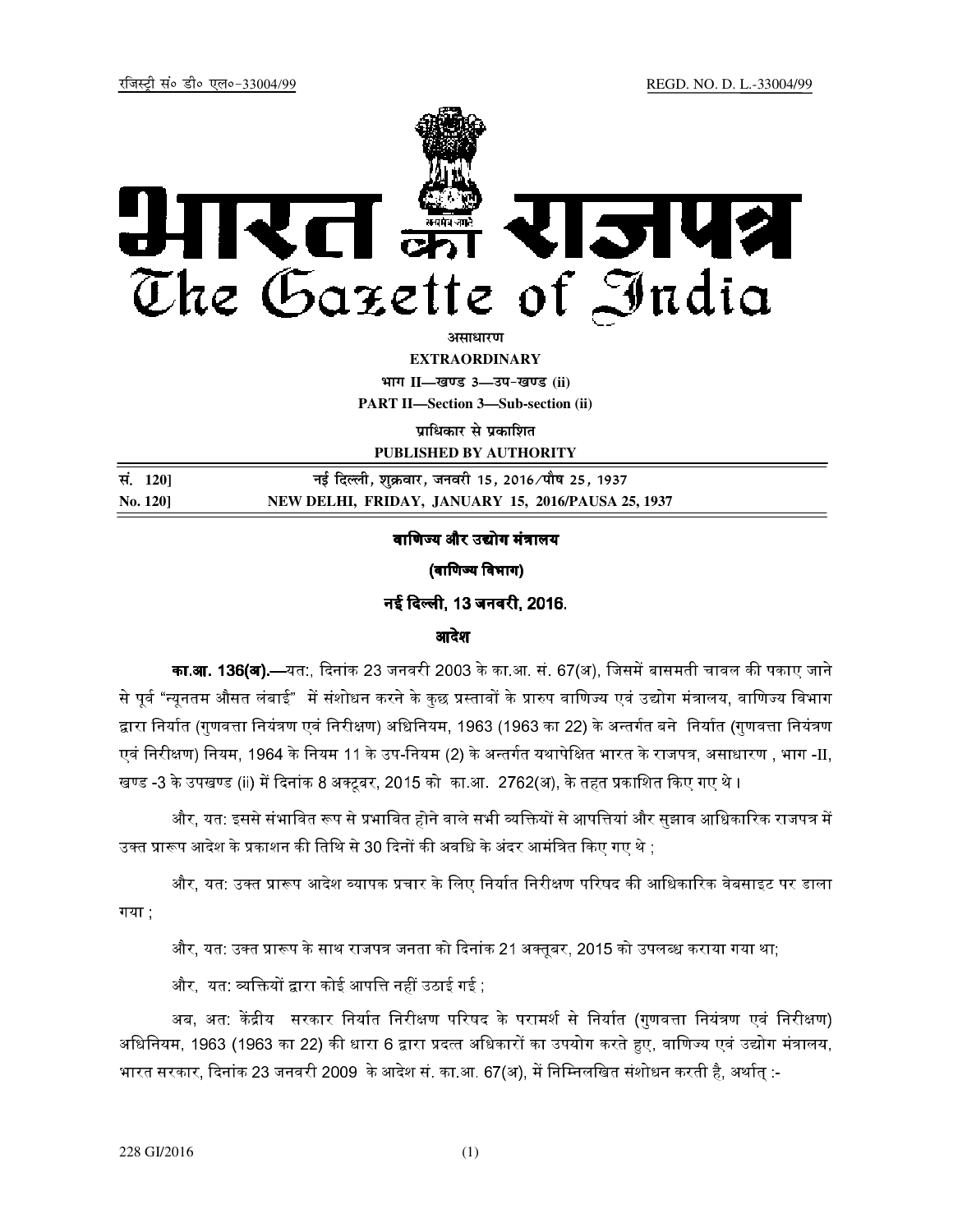- 1. उक्त आदेश के पैराग्राफ (3) में
	- i) खंड (क) को हटा दिया जाएगा;
	- ii) खंड (ख) को इसके खंड (क) के रूप में क्रम दिया जाएगा और इस प्रकार क्रम दिए गए खंड (क) के खण्ड में शब्दों, कोष्ठकों और अक्षरों के लिए 'खंड (क) और उपरोक्त खंड (ख)' हेत शब्द 'यह खंड' प्रतिस्थापित किया जाएगा:
	- iii) मौजूदा खंड (ग) को खंड (ख) का क्रम दिया जाएगा और इसके परंतु क खंड (ख) को इस प्रकार क्रम दिया गया, विलोपन किया जाएगा:
	- iv) खण्ड (घ) को इसके खंड (ग) के रूप में क्रम दिया जाएगा और इस प्रकार क्रम दिए गए खंड (ग) के खण्ड में शब्दों. कोष्ठकों और अक्षरों के लिए 'खंड (क). (ख) और (ग)' हेत शब्द 'यह खंड' कोष्ठकों. अक्षरों और शब्दों के लिए (क) और (ख) में प्रतिस्थापित किया जाएगा;

# 2. उक्त आदेश में. अनुसूची में ––

- i) शीर्षक 'मिल्ड', कॉलम (2) के तहत ग्रेड 'बी' के तहत मि. मी. में न्यूनतम औसत पहले से पकाई गई लंबाई के संबंध में '6.8' के स्थान पर '6.61' किया जाए:
- ii) शीर्षक 'मिल्ड सेला', कॉलम (2) के तहत ग्रेड 'बी' के तहत प्रविष्टि के लिए मि. मी. में न्यनतम औसत पहले से पकाई गई लंबाई के संबंध में '6.8' के स्थान पर '6.61' किया जाए:
	- 3. यह आदेश शासकीय राजपत्र में प्रकाशन की तिथि से प्रभावी होगा।

[फा. सं. 2/39/2012–निर्यात निरीक्षण]

संतोष कमार सारंगी, संयक्त सचिव

**टिप्पणी :** मख्य आदेश भारत के राजपत्र, असाधारण, में का.आ. 67(अ), दिनांक 23 जनवरी, 2003 और बाद में संशोधन सं. का.आ. 1881. दिनांक 25 जन. 2003 को प्रकाशित किया गया था ।

### **MINISTRY OF COMMERCE AND INDUSTRY**

#### **(Department of Commerce)**

### **ORDER**

New Delhi, the 13th January, 2016

**S.O. 136(E).—**Whereas, draft of certain proposals for amending the Order number S.O. 67(E), dated the 23rd January 2003 which specified the "Minimum Average Precooked Length in mm" in Basmati Rice, was published in Part II, Section 3, Sub-section (ii) of the Gazette of India, Extraordinary vide S.O. 2762(E) dated 8th October, 2015, by the Ministry of Commerce and Industry, Department of Commerce, as required under sub-rule (2) of rule 11 of the Export (Quality Control and Inspection) Rules, 1964 made under the Export (Quality Control and Inspection) Act, 1963 (22 of 1963);

And, whereas, the objections and suggestions were invited from all the persons likely to be affected thereby within a period of thirty days from the date of publication of the said draft Order in the Official Gazette;

And, whereas the said draft Order was placed on the official website of Export Inspection Council for it's vide publicity;

And, whereas the Gazette copy containing the said draft Order was made available to the public on 21st October 2015;

And, whereas no objections were raised by the persons;

Now, therefore, in exercise of the powers conferred by section 6 of the Export (Quality Control and Inspection) Act, 1963 (22 of 1963), the Central Government, after consulting the Export Inspection Council, hereby makes the following further amendments in the Order of the Government of India in the Ministry of Commerce and Industry No. S.O. 67(E), dated the 23rd January 2003 namely:-